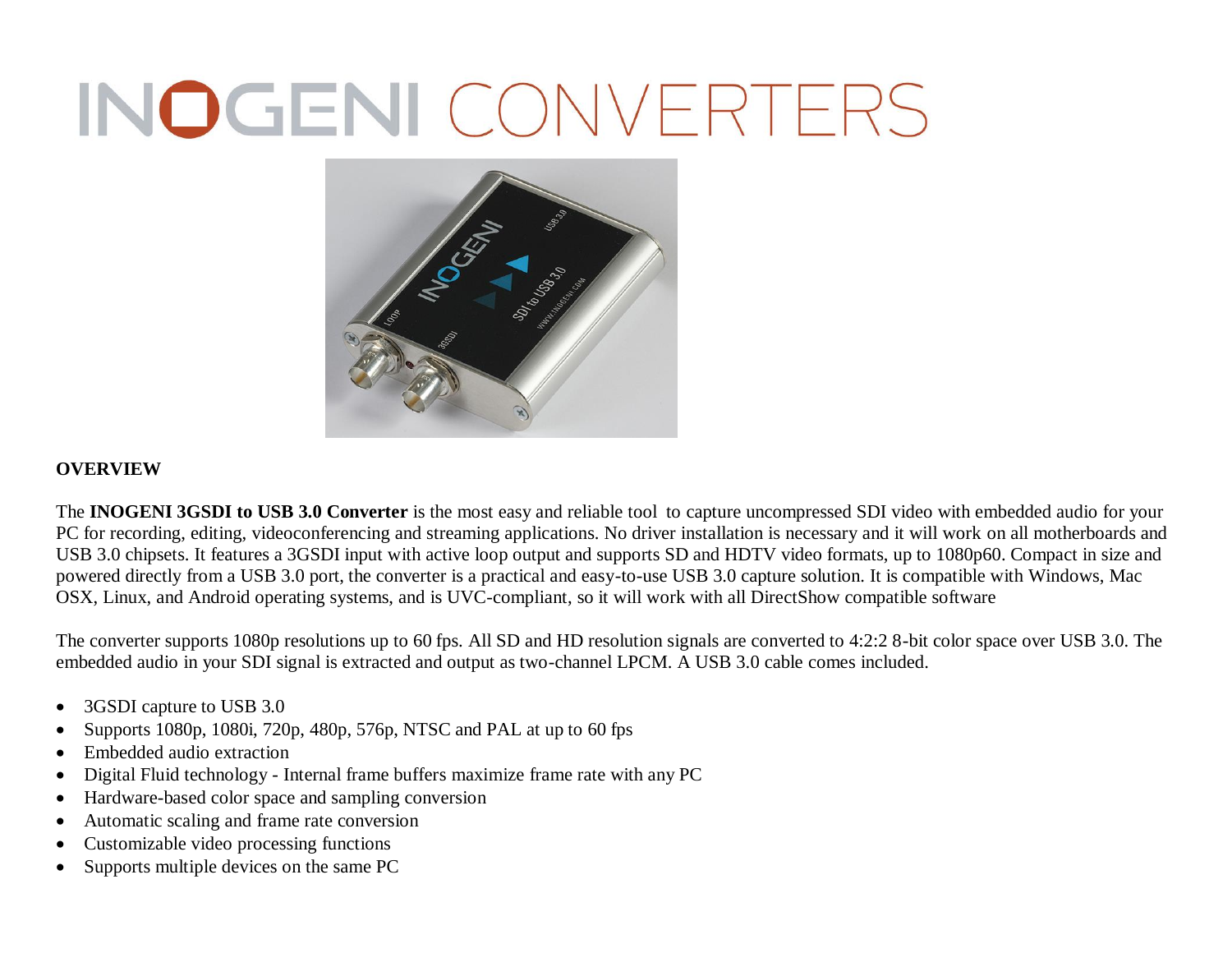- Powered from USB 3.0 port
- Compatible with Windows, Max OSX, Linux, and Android

## **INOGENI Inc. www.inogeni.com**

3175 ch. Quatre-Bourgeois #104 Québec, QC G1W 2K7 Canada

## **SDI2USB3**

| Input                              |                                                                                                       | Output                                  |                                            | <b>Compatibility</b>                    |                                                                                                                                          |
|------------------------------------|-------------------------------------------------------------------------------------------------------|-----------------------------------------|--------------------------------------------|-----------------------------------------|------------------------------------------------------------------------------------------------------------------------------------------|
| <b>Connector</b>                   | 1 x BNC(3GSDI input), 1 x BNC<br>(3GSDI active loop out)                                              | <b>Connector</b>                        | 1 x USB 3.0                                | <b>Operating</b><br><b>System</b>       | NO driver installation necessary.<br>Windows 7/8/8.1 (32/64-bit)<br>OSX (10.10 and above) Linux (kernel v2.6.38 and<br>above)<br>Android |
| <b>Video</b><br><b>Resolutions</b> | 1080p59.94/60/50 (SMPTE 425M<br>Level A/B), 1080i(SMPTE<br>274M), 720p(SMPTE 296M),<br>SD(SMPTE 259C) | <b>Color Space</b>                      | YCbCr (YUY2)<br>$4:2:28-bit$               | Host<br><b>Requirements</b>             | USB 3.0 port                                                                                                                             |
| Jitter(align<br>ment)              | $HD/SD: <0.2$ UI<br>3 Gb/s: < 0.4 UI                                                                  | <b>Video Scaler</b>                     | Automatic<br>hardware based                | <b>Motherboard</b>                      | Compatible with all motherboards<br>Intel, Renesas, ASMedia, and Fresco Logic                                                            |
| Cable<br>length                    | 150m (492 ft.) at 1.485 Gb/s<br>120m (393 ft.) at 2.970 Gb/s                                          | <b>Color Space</b><br><b>Conversion</b> | Automatic<br>hardware based                | <b>Cameras</b><br><b>Supported</b>      | Cameras and camcorders with an HDMI output                                                                                               |
| Frame<br><b>Rates</b>              | 60, 50, 30, 29.97, 25, 24, 23.98 Hz                                                                   | <b>Sampling</b><br>Conversion           | Automatic<br>hardware based                | <b>Software</b><br><b>Compatibility</b> | UVC-compliant<br>Runs with all software compatible to DirectShow,<br>V4L2, QuickTime and AVFoundation                                    |
| <b>Color Space</b>                 | 4:2:2                                                                                                 | <b>Frame Rate</b><br>Conversion         | Automatic<br>hardware based                |                                         |                                                                                                                                          |
| <b>Sampling</b><br>Rate            | 148.5/148.35 MHz                                                                                      | <b>Audio</b>                            | 2-channel LPCM<br>audio 48 kHz<br>from SDI |                                         |                                                                                                                                          |
| <b>Embedded</b><br>Audio           | Ch 1&2 48kHz LPCM                                                                                     |                                         |                                            |                                         |                                                                                                                                          |